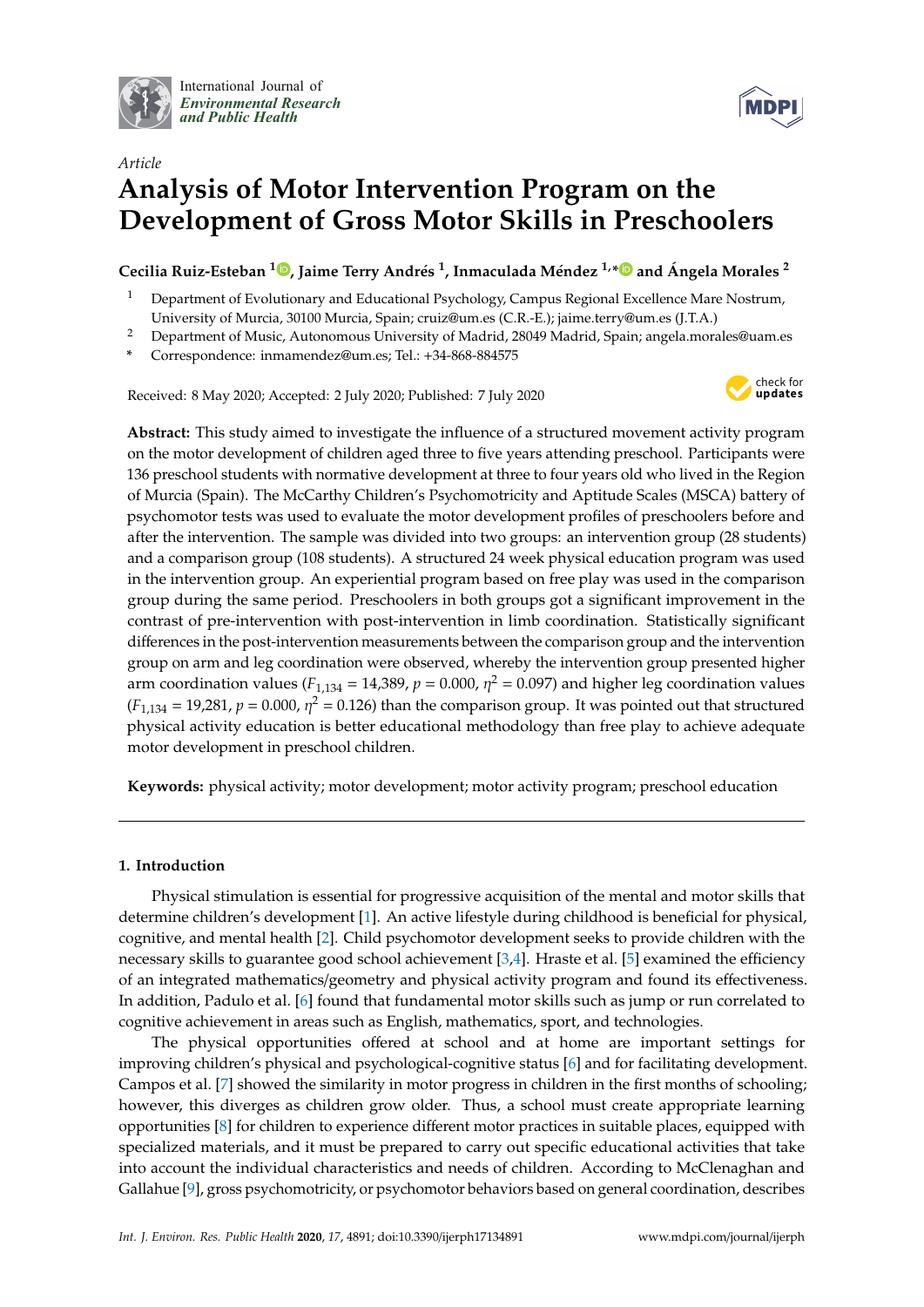the fundamental patterns of movement. These patterns include coordination of the arms and legs. At this age, specific educational activities should focus on limb coordination.

Free play is often the only opportunity children have to participate in movement activities, and while this may encourage movement, it does not promote learning of fundamental movement skills [\[1\]](#page-9-0). Although the term development may imply that motor development competence is acquired "naturally" through maturation processes, this does not happen [\[2\]](#page-9-1). These skills must be learned, practiced, and reinforced [\[3,](#page-9-2)[4\]](#page-9-3). Motor skills practices should consist on planned movement activities that are specific to development and instruction.

During preschool, both an encouraging environment and the participation of children in motor activities redound in normal development and affect the general health of children [\[10\]](#page-9-9). The progressive acquisition of skills related to mental and motor activities is defined as psychomotor development [\[11\]](#page-9-10). If gross motor development is not mastered, children may experience lifelong difficulties in acquiring later motor skills. Therefore, the acquisition of gross motor skills is critical, but despite this, many preschool teachers have overlooked the importance of gross motor development [\[12\]](#page-9-11). Thus, teachers must create appropriate learning opportunities [\[8\]](#page-9-7) for children to experience different motor practices in suitable places, equipped with specialized materials, and they must be prepared to carry out specific educational activities that take into account the individual characteristics and needs of children.

In this sense, Palma [\[13\]](#page-9-12) carried out a study with 95 preschoolers in which the difference between an experiential program (enriched free play) and a structure program based on a combination of exploration, free play, oriented play, and activities was studied (guided oriented game). Children's participation in the oriented play program had a positive effect on their motor development, while no changes were observed in either the free play group in an enriched environment or the comparison group. Logan et al. [\[14\]](#page-9-13), in meta-analyses, pointed out motor skill interventions are effective in improving motor development in preschoolers. Kindergarten should implement structured movement programs as a strategy to promote motor skill development in children. Thus, it is important to promote continuous learning and the development of motor competence through participation in planned movement interventions [\[4,](#page-9-3)[14](#page-9-13)[,15\]](#page-9-14).

There is no unanimity regarding the type of program to be used for the development of motor skills [\[16\]](#page-9-15). Program used may vary from the free play (nondirective or experiential type) to oriented activities (or functional type). Therefore, there is a need for research to determine the effectiveness of movement program-based interventions in early education settings [\[14,](#page-9-13)[17](#page-10-0)[,18\]](#page-10-1). However, there are few studies on these programs in preschool. Giagazoglou et al. [\[19\]](#page-10-2) found that a 12 week, motor intervention program improved gross as well as fine motor skills. Along these same lines are the studies by Kambas et al. [\[20\]](#page-10-3), Terry [\[17\]](#page-10-0), and de Zimmer et al. [\[21\]](#page-10-4).

Iivonena and Sääkslahti [\[22\]](#page-10-5), in a systematic review, founded a series of studies that included pre-test and posttest comparisons of educational intervention in preschool children. The duration of the programs ranged from eight weeks to eight months. In general, the main objectives of the programs were related to the improvement of motor skills and physical activity of children, although they used different methodologies and obtained different results. Jones et al. [\[23\]](#page-10-6) conducted a study to assess the efficacy of a 24 week movement skills development physical activity program that included three structured 20 min lessons per week and teacher training sessions. The program improved the overall movement and jumping skill scores. Reilly et al. [\[24\]](#page-10-7) noted that improved 24 week physical activity with three 30 min lessons per week plus nutritional training for families to reduce children's BMI improved fundamental movement skills scores. In an international project by Iivonena et al. [\[22\]](#page-10-5), they used an eight month physical education curriculum that included two 45 min lessons per week that improved boys' running speed and wide foot jump in girls. The Munch and Move program (PMENT) [\[25\]](#page-10-8) aimed at healthy eating, physical activity, and movement skills to improve points on the locomotive subtest, object control subtest, and total score of fundamental motor skills. Deli et al. [\[26\]](#page-10-9) developed an eight week music and movement program with critical education that included two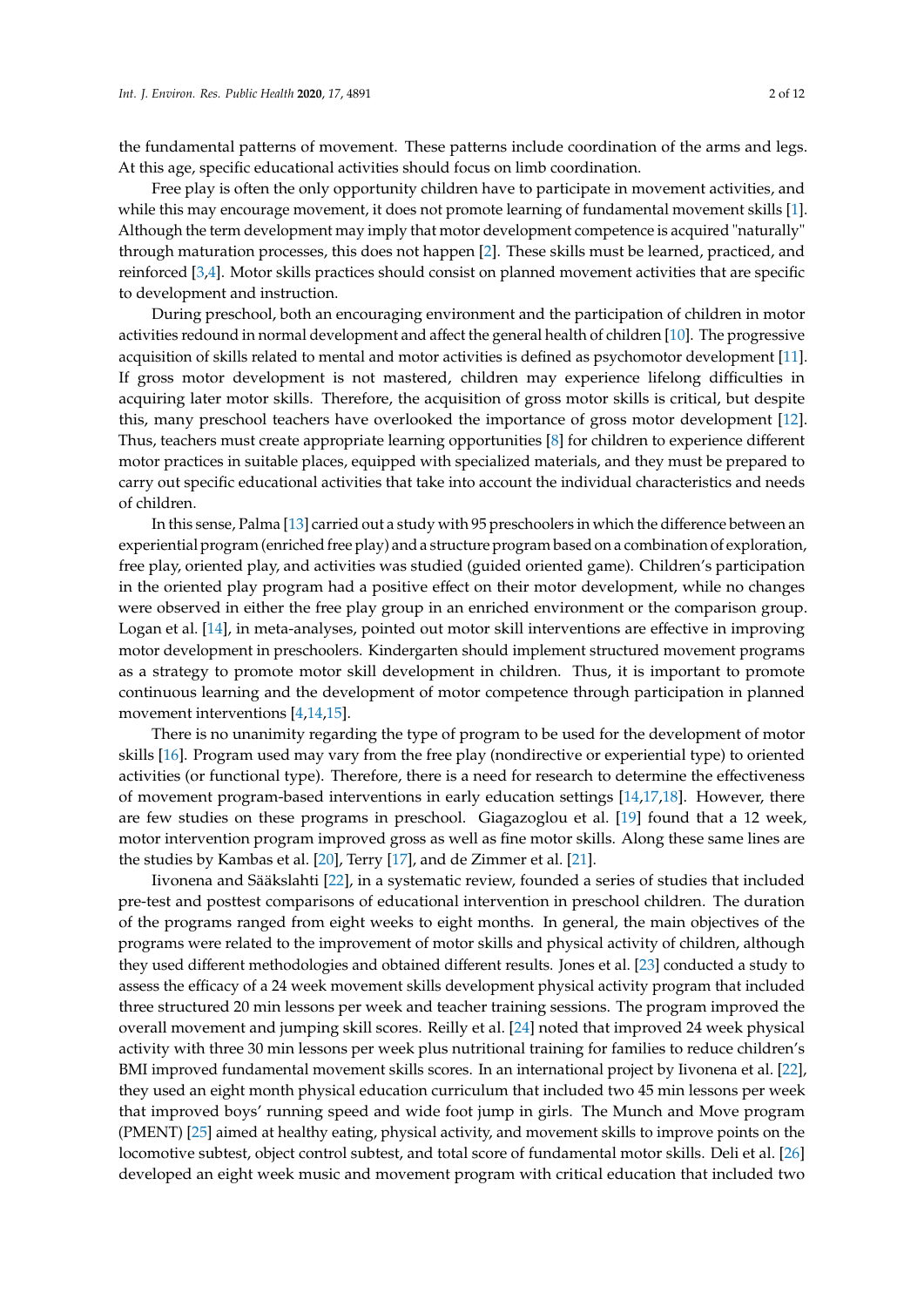35 min lessons per week implemented by a physical activity teacher, and this improved jumping and dynamic balance.

As Logan et al. [\[14\]](#page-9-13) indicates, it is important that researchers continue to investigate the type of interventions, the approach, and the instructional time to determine the optimal movement program. Researchers are encouraged to investigate and report all intervention studies in this area. The aim of this study was to determine the influence of structured a physical education program on the psychomotor development of three- to four-year-old preschool students by identifying, describing, and comparing the psychomotor skill variations of an intervention group in contrast with a comparison group. Particularly, this study was to determine the differences in the development of leg and arm coordination, using a structured motor intervention compared with the free play program, in boys and girls attending preschool aged 34 to 44 months.

### **2. Materials and Methods**

#### *2.1. Participants*

Participants were 136 students of early childhood education centers in the Region of Murcia. Their ages at the start of the intervention ranged from 34 to 44 months when the first measure was applied. The mean age and standard deviation of the intervention group was 38.39 (±3.30) months and the comparison group was 39.5 (±3.00) months. Of all participants, 48.5% were male. The preschool children were distributed among the intervention and comparison groups as follows in Table [1.](#page-2-0)

<span id="page-2-0"></span>

|                    | Participants |      |                |      |              |      |  |
|--------------------|--------------|------|----------------|------|--------------|------|--|
|                    | <b>Males</b> |      | <b>Females</b> |      | <b>Total</b> |      |  |
|                    | n            | $\%$ | n              | $\%$ | n            | $\%$ |  |
| Total              | 66           | 48.5 | 70             | 51.5 | 136          | 100  |  |
| Intervention group | 14           | 10.3 | 14             | 10.3 | 28           | 20.6 |  |
| Comparison group   | 52           | 38.2 | 56             | 41.2 | 108          | 79.4 |  |

**Table 1.** Sample distribution.

This was an intentional nonprobabilistic sample. To avoid the effect that different teachers may have on preschool psychomotricity learning, a sample was chosen in which the same teacher could teach the intervention group. The comparison group's teachers were assigned to each group and were kept throughout the study to control possible methodological effects due to the reactive effect of introducing another observer in a natural context or the experimenter/observer effect, which could cause distortions in the study. The inclusion criteria were as follows: (a) children in first grade of early childhood education; (b) not having diagnosed motor development problems; (c) who have received parental authorization.

A total of 140 children were recruited. Applying the inclusion and exclusion criteria, four subjects were not included. Of the 136 participants, 28 children made up the intervention group and 108 the comparison group.

### *2.2. Instruments*

Two of the McCarthy Children's Psychomotricity and Aptitude Scales (MSCA, USA) were applied [\[27\]](#page-10-10). The scales used to assess gross motor skills were (a) leg coordination scale including six items, which includes walking backwards, walking on tiptoe, walking on a straight line, staying on the right foot, staying on the left foot, and rhythmically jumping on either foot (without repeatedly resting on the same foot). There are two attempts in each one. The first five items are scored from 0 to 2 and the sixth from 0 to 3. The maximum score of this test is 13; (b) arm coordination including bounce a ball (scored 0 to 7, it is assessed if the child is able to bounce the ball from 0 to more than 15 times with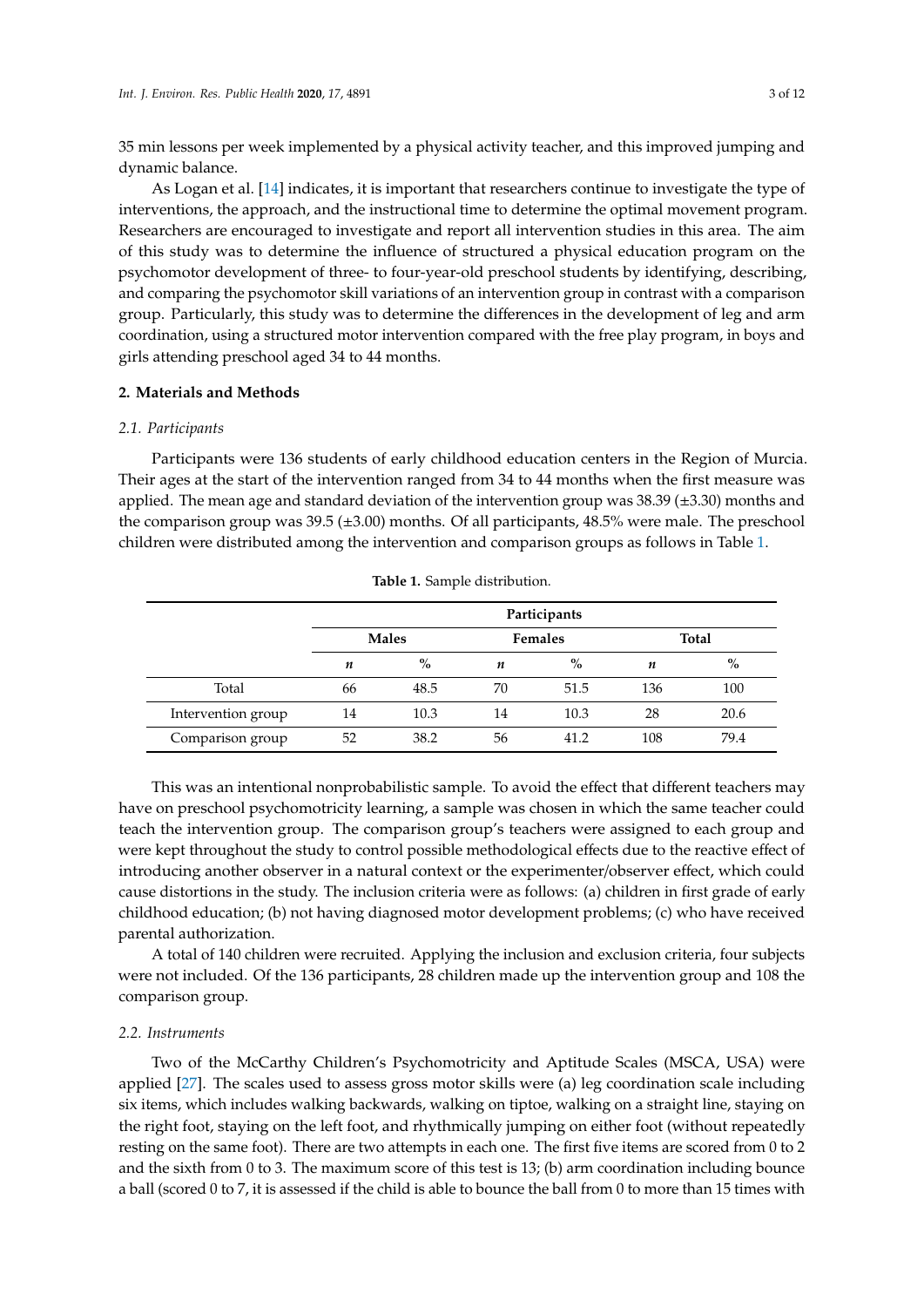any arm); catch a beanbag (catch the beanbag with two hands scores 0 to 3; only with one hand scores 0 to 3 each arm. Total item is scored 0 to 9); target shooting (scored 0 to 12. Three attempts are made with each arm). The maximum scored in Arm Coordination Scale is 28. In this study, Cronbach's alpha coefficient was 0.762 for legs coordination scale and 0.863 for arms coordination scale. The Spanish adaptation by *TEA Ediciones* was used in this study [\[28\]](#page-10-11).

The population scale of the subtest was not used, since Cortadellas [\[29\]](#page-10-12) affirmed, after carrying out an analysis, that it has a ceiling effect on several subscales.

## *2.3. Procedure*

After obtaining the necessary permits from school authorities, the researchers informed the parents of the preschoolers about the objectives of the study and the instruments used, who then authorized their child's participation voluntarily and anonymously, and their responses were kept confidential.

The intervention was carried out in the regular movement activity schedule with preschoolers. As the school randomly assigned the children to the different groups, two of the groups were chosen at random to be an intervention group and the rest were elected as a comparison group [\[30\]](#page-10-13). This study used a pre-test–post-test quasi-experimental design.

Chi squared was performed to confirm the homogeneity of the samples among the intervention group and the comparison group. Comparison of samples for leg coordination (*p* = 0.133) and for arm coordination ( $p = 0.394$ ) confirmed the homogeneity of the sample prior to the intervention.

Data collection was carried out in two stages, one prior to the application of the program intervention (test) and another after the intervention finished. To carry out the data registration, we analyzed the determining factors (illness, excitement, accidents during assessment [\[31\]](#page-10-14)) that should be taken into account to ensure the reliability of the tests. This procedure of analysis and control of the determining factors was carried out with the objective of not affecting the variables by using the same conditions in all cases. In this way, we ensured that the procedure of analysis used did not affect the results of the investigation.

Seven conditioning aspects that needed to be controlled throughout the process were defined:

- 1. The schedule of the intervention.
- 2. The collection, registration process, and delivery methods used.
- 3. The space where the materials used to carry out the registration were located.
- 4. The environmental situation of the space, e.g., sound, temperature, lighting, comfort.
- 5. The materials used to proceed with the tests and their features.
- 6. The duration of each registration.
- 7. The distribution of children by groups and classes.

The intervention that was carried out during the research project was based on different educational methodologies used in psychomotricity classes. After the first MSCA tests, different programs corresponding to the intervention and comparison groups were applied. The intervention group included two scholar groups of preschoolers (infants were from 34 to 44 months old) chosen at random, corresponding to two classes of first-grade students. The remaining four classes (same age and grade) formed the comparison group. Children were assigned to classroom randomly by the school principal. Three teachers participated in the study. One taught both intervention groups and the other two taught the comparison group. Teacher assignation to each group was also random.

The intervention consisted of an educational psychomotor program that was implemented to improve motor development. The training program for each group was applied twice a week for 24 weeks, and each session lasted 45 min (See Figure [1\)](#page-4-0).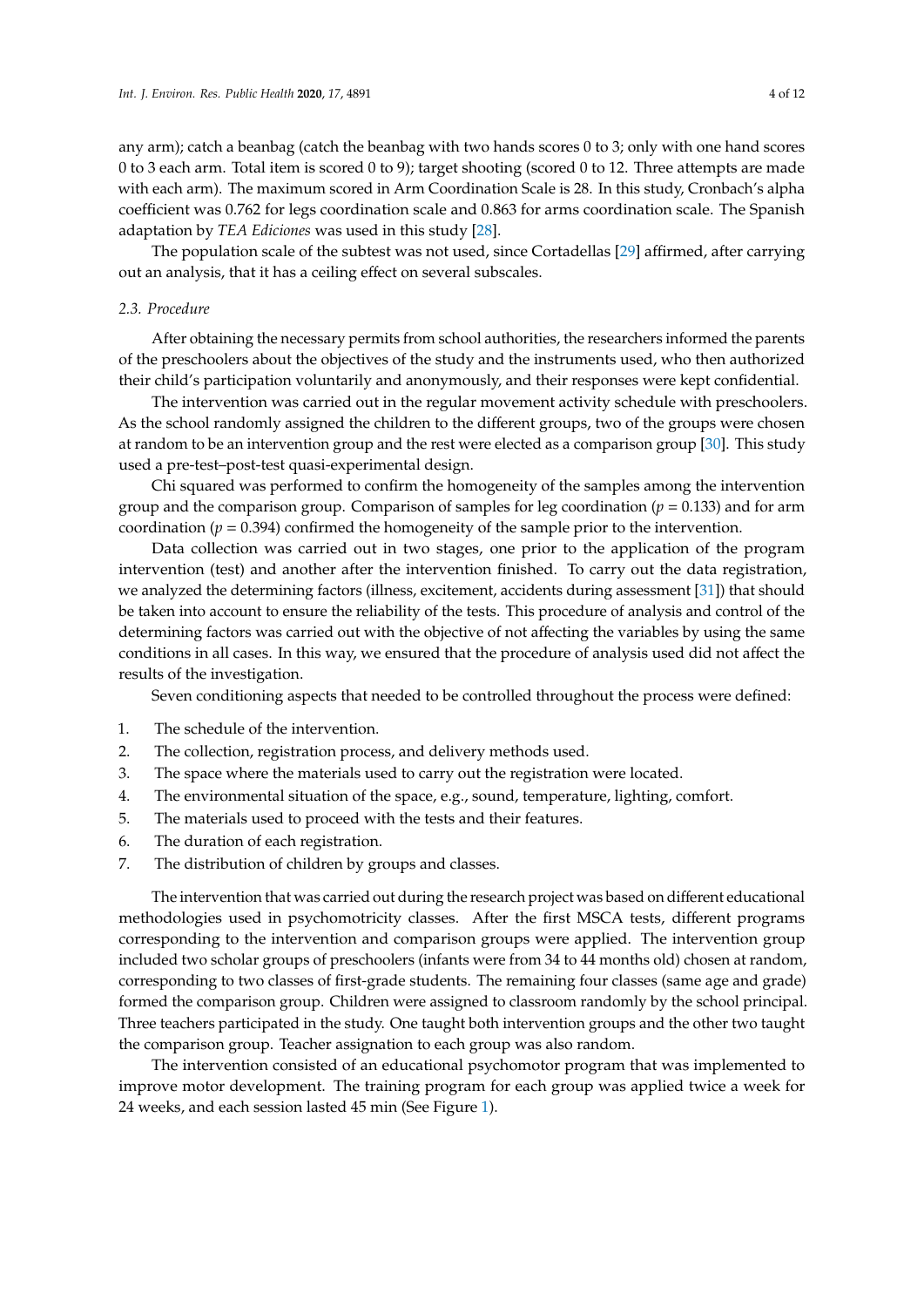<span id="page-4-0"></span>

**Figure 1**. Procedure model. **Figure 1.** Procedure model.

Intervention group. Participants in this group received an intervention developed from a Intervention group. Participants in this group received an intervention developed from a preschool physical education curriculum developed by Terry [\[17\]](#page-10-0) based on studies by Corrales et al. [\[32\]](#page-10-15) and<br>We shall say that we have also been also been as the provincial motor set al. [17] and Vaca [\[33\]](#page-10-16). The goal of the program was to elicit improvement in fundamental motor skills via appropriate instruction and practice. This intervention focused on the motor and cognitive aspects.<br>
The motor and cognitive aspects. Three cognitive and motor areas were fundamentally organized: body schema, spatial schema, and temporal schema. These schemes were being addressed in parallel, the body schema being the basis in turn services of the basis of the basis of the basis of the basis of the basis of the basis of the basis of the basis basis for the elaboration of the spatial schema, and the protocols in turn serving as the basis for the basis for the construction of the temporal schema. The sessions design was based on three aspects: (a) organization  $\epsilon$ of the body scheme (body perception and control, postural balance, breathing); (b) basic motor behaviors (balance, general dynamic coordination, visual-manual coordination); (c) neuromotor<br>behaviors (balance, general dynamic coordination, visual-manual coordination); (c) neuromotor organization, rhythm and motor activity, time organization and structuring). Each session had seven behaviors (paratonia, synkinesis, laterality, perceptual-motor behaviors, spatial organization, rhythm and motor activity, time organization and structuring). Each session had seven phases:

- a. Presentation (pick up the group in their classroom and travel to the gym or playground); a. Presentation (pick up the group in their classroom and travel to the gym or playground);
- b. Communication and instruction (assembly, sit down to explain the session, b. Communication and instruction (assembly, sit down to explain the session, communicate rules, raise awareness);
- c. Organization of space and materials (presentation of space, limits, areas, the corners, materials, the possibilities of action, the actions not allowed, the safe attitudes);
- d. Animation and exploration (let them inspect the space and materials, provide stimuli to approach the corners, facilitate the use of all spaces and materials, motivate the use of resources);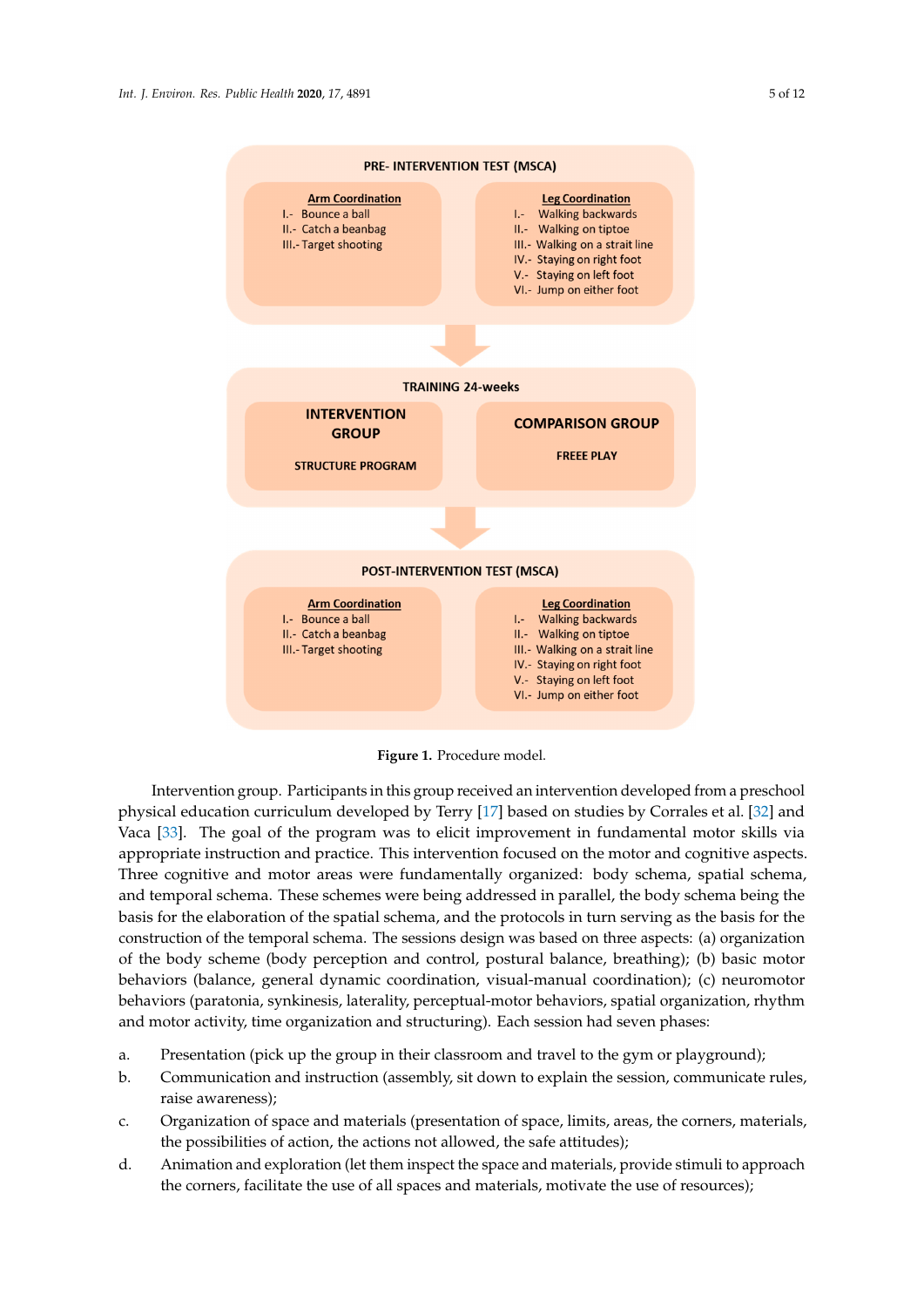- e. Application (it is the most sensitive phase in its implementation in action, since it introduces the mechanisms of intervention);
- f. Communication (phase of collection, recovery, relaxation, in which the teacher exchanges comments with the students, motivates them to communicate and interpret feelings and experiences);
- g. Farewell (back to the classroom, talk to the tutor about achievements, what they have done and involve all children, small assembly related to the session).

During application phase, the activity focused on motor skills such as walking, running, jumping, rolling, sliding, galloping, leaping, striking, dribbling, kicking, throwing, and catching in different levels of achievement. Participants followed a movement training routine using a variety of gym and playground equipment. Each session was challenging and motivating to preschoolers.

Comparison group. Participants in comparison group received a typical kindergarten activity program involving free play. Sessions consisted of indoor and outdoor free play. Free play consisted on supervised play on the playground or gym using hoops, steps, balls, bats, and other usual material.

One teacher (20 years of experience) taught both intervention groups. This teacher was also the program developer. Two other teachers taught the comparison groups (15 and 22 years of experience, respectively). They did not receive any training because free play was the regular physical activity program in this school.

None of the children in the comparison or intervention group participated in other organized physical activities during the intervention.

The study protocol was approved by the Ethics Committee for Clinical Research of the University of Murcia (ID: 2478/2019). This study was conducted in accordance with the approved guidelines and the Declaration of Helsinki.

## *2.4. Data Analysis*

Chi-squared was used to determine the homogeneity of two groups among the initial measurements. Separate  $2 \times 2$  factorial MANOVA (Multivariate analysis of variance) evaluated the interaction effect between experimental condition (Intervention Group vs. Comparison Group) and time (pre and post testing), with respect to the legs and arm coordination of preschoolers. In addition, Snedecor's *F* distribution was calculated as a continuous probability distribution that arises as the null distribution of a test statistic in the analysis of variance, and Eta Squared  $(\eta^2)$  values were also used to control effect size. The level of significance was set at  $p < 0.05$ . For the data analysis, the statistical program SPSS v.23 [\[34\]](#page-10-17) was used.

# **3. Results**

Table [2](#page-5-0) shows the means and standard deviations of limb coordination variables obtained from the initial measurements (pre-test) and the final measurements (post-test) of the participants under study who carried out the structured motor intervention.

<span id="page-5-0"></span>

|                         |                                         | Pre-Test |                           | <b>Post-Test</b> |                           |  |
|-------------------------|-----------------------------------------|----------|---------------------------|------------------|---------------------------|--|
|                         |                                         | Mean     | <b>Standard Deviation</b> | Mean             | <b>Standard Deviation</b> |  |
| <b>Leg Coordination</b> | <b>Intervention Group</b><br>$(n = 28)$ | 10.46    | 1.71                      | 12.67            | 0.47                      |  |
|                         | Comparison Group<br>$(n = 108)$         | 10.50    | 2.24                      | 11.31            | 1.62                      |  |
| <b>Arm Coordination</b> | <b>Intervention Group</b><br>$(n = 28)$ | 4.50     | 3.09                      | 15.10            | 3.56                      |  |
|                         | Comparison Group<br>$(n = 108)$         | 5.72     | 3.97                      | 11.85            | 4.15                      |  |

**Table 2.** General descriptive data on leg and arm coordination.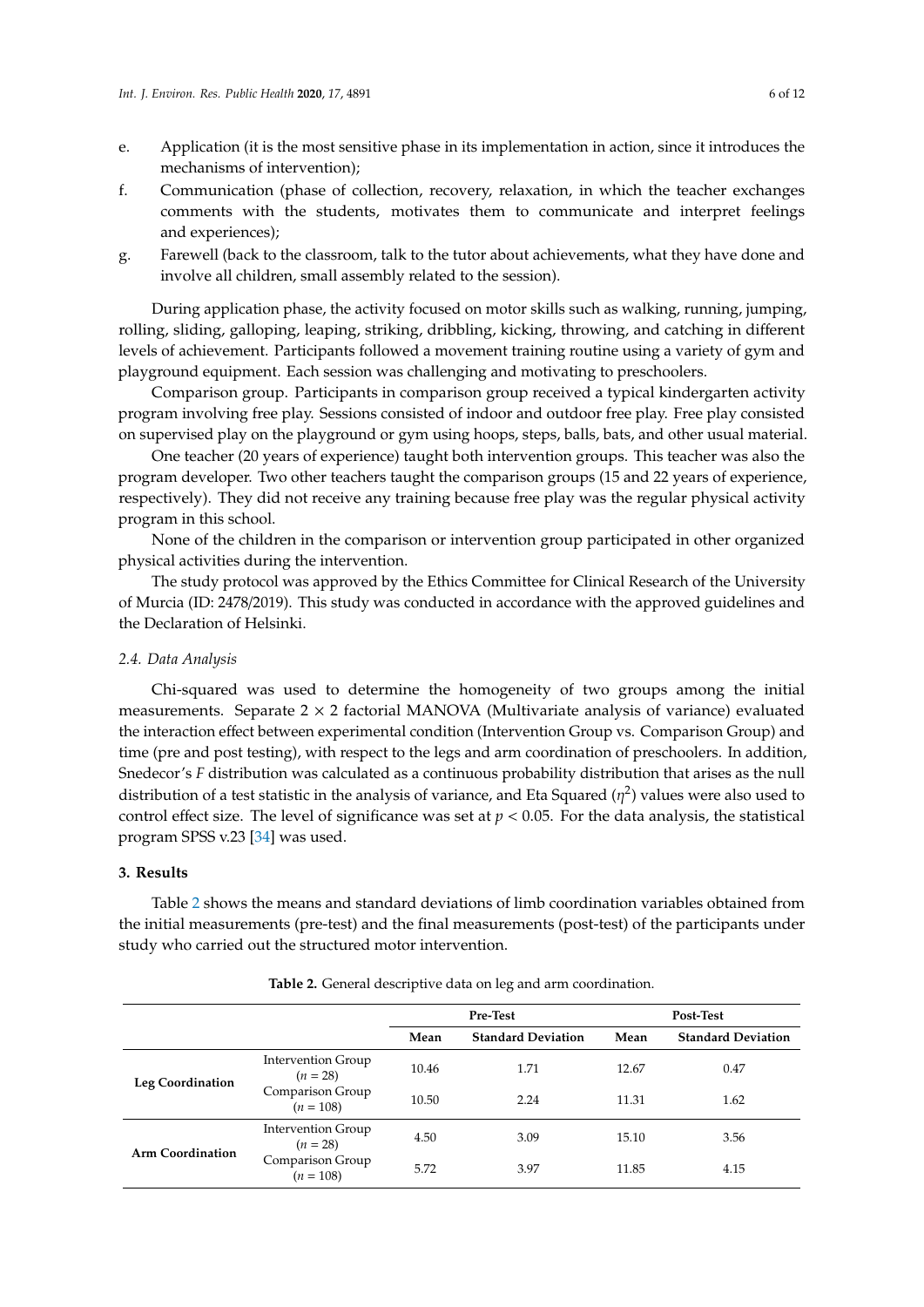After applying an analysis of variance of two factors  $(2 \times 2)$ , the structures motor intervention and the moment of measurement, with repeated measures in the last factor, we observed that the effect of the interaction of the moment of measurement factor with the structures motor intervention was significant for leg coordination ( $F_{1,134} = 18,178$ ,  $p = 0.000$ ,  $\eta^2 = 0.119$ ). The effect of the interaction of the moment of measurement factor with the structures motor intervention was also significant for arm coordination ( $F_{1,134} = 40.946$ ;  $p = 0.000$ ,  $\eta^2 = 0.234$ ). Therefore, it can be stated that the interaction between both factors affects the changes produced in limb coordination.

From the perspective of the inter-subject factor (structures motor intervention), the initial measurement (pre-test) of leg coordination was slightly higher in the comparison group than in the intervention group, although there were no statistically significant differences ( $F_{1,134} = 0.006$ ,  $p = 0.938$ ,  $\eta^2 = 0.000$ ). The initial measurement (pre-test) of arm coordination produced higher values in the comparison group than in the intervention group, although no statistically significant differences were observed  $(F_{1,134} = 1.804, p = 0.182; \eta^2 = 0.013)$ .

When analyzing the evolution of the values obtained for leg coordination (Figure [2a](#page-6-0)), statistically significant increases were observed both in the intervention group ( $F_{1,134}$  = 57.307,  $p$  = 0.000,  $\eta^2$  = 0.300) and in the comparison group ( $F_{1,134}$  = 29.931,  $p = 0.000$ ,  $\eta^2 = 0.183$ ). When analyzing the evolution of the values obtained for arm coordination (Figure [2b](#page-6-0)), statistically significant increases were observed in both the intervention group ( $F_{1,134}$  = 289.364,  $p = 0.000$ ,  $\eta^2 = 0.683$ ) and the comparison group  $(F_{1,134} = 372.720, p = 0.000, \eta^2 = 0.736)$ . Therefore, analyzing the evolution of the values, the intervention group performed significantly better than the comparison group from pre-test to post-test for both leg *Internation and arm coordination. Internation. <i>Public Health <b>2020*, *17*, *17*, *17*, *17*, *17*, *17*, *17*, *17*, *17*, *17*, *17*, *17*, *17*, *17*, *17*, *17*, *17*, *17*, *17*, *17*, *17*, *17*, *17*, *17*,

<span id="page-6-0"></span>

Figure 2. Evolution of leg coordination (a) and arm coordination (b) related to the intervention and comparison groups. comparison groups.

Finally, when analyzing the differences in the post-intervention measurements between the  $(F_{1,134} = 19,281, p = 0.000, \eta^2 = 0.126)$ , whereby the intervention group presented higher leg coordination values than the comparison group. Analyzing the differences in the post-intervention measurements between the comparison group and the intervention group on arm coordination, statistically significant differences were observed  $(F_{1,134} = 14,389, p = 0.000, \eta^2 = 0.097)$ , whereby the intervention group presented higher arm coordination values than the comparison group. The small value of the effect size in the post intervention measures indicates that data should be taken with caution due to the  $T_{\text{max}}$  false belief that children are spontaneously active  $\frac{1}{2}$ directed in the practice of motor activities may have slower development in their abilities [35,36]. comparison group and the intervention group, statistically significant differences were observed sample size.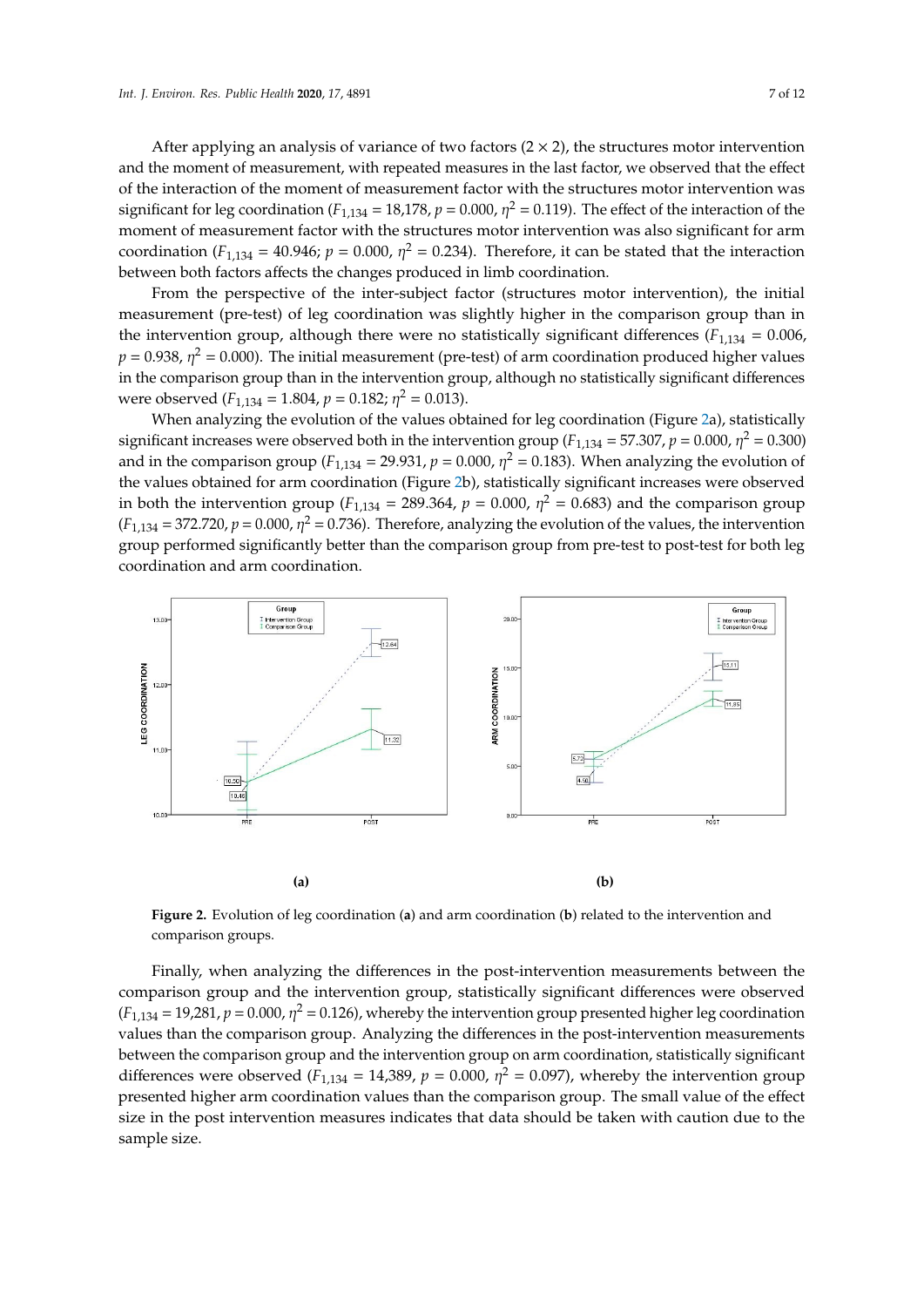### **4. Discussion**

Campos et al. [\[7\]](#page-9-6) pointed out the similarity among children in motor progress in the first months of schooling, which diverges as children grow older. In line with our research, the data were homogeneous between groups prior to the intervention. Due to development, each three-year-old child improves motor skills. In this line, according to our findings, preschoolers in the comparison group got a significant improvement in the contrast of pre-intervention with post-intervention in both arm and leg coordination.

There is a false belief that children are spontaneously active [\[11\]](#page-9-10), but children who are not directed in the practice of motor activities may have slower development in their abilities [\[35](#page-10-18)[,36\]](#page-10-19). Along the same lines as indicated in our study, the research carried out by Bundy et al. [\[37\]](#page-10-20), Favazza et al. [\[38\]](#page-10-21), Palma [\[13\]](#page-9-12), and Terry [\[17\]](#page-10-0) indicated that a structured program of classes based on physical education for preschoolers helps to initiate their physical activity and increase their motor development [\[39–](#page-10-22)[41\]](#page-11-0). The results of the present study coincide with the conclusions of Costa et al. [\[42\]](#page-11-1), Silva, Almeida and Moreira [\[43\]](#page-11-2), and Teixeira et al. [\[11\]](#page-9-10), who argued that a structured program of physical activities has a great impact on the development of motor skills in preschoolers. However, they do not coincide with those found by Jambunathan [\[44\]](#page-11-3) and Valentini and Rudisill [\[3\]](#page-9-2), who argued that the best intervention programs to improve children's motor development (autonomy and quality of movement) were those based on free activities. In addition, according to Simó and Espada [\[45\]](#page-11-4), in the teachers' opinion, children should have freedom and autonomy, so that they can fully develop motor skills.

Literature suggests that fundamental motor skills competences increase more in preschool ages. The review by Iivonena and Sääkslahti [\[22\]](#page-10-5) gave support to that evidence. These findings suggest that various types of preschool programs that include the goal of developing motor skills, lasting eight weeks to eight months, and implementing at least two structured sessions per week can improve children's fundamental motor skills and may help to involve locomotor skill development such as limb coordination and balance. In this sense, this research has used a 24 week intervention with three weekly sessions based on a structured program, which has improved fundamental motor skills such as jumping, balancing, or throwing.

Jonas et al. [\[23\]](#page-10-6) applied the JUMP START program to an intervention group during 20 weeks. The control group continued with their usual curriculum, which included free play. They reported a significant improvement in five movement skills (run, catch, jump, kick, and hop) in the intervention group. They concluded that the structured lesson allowed focus on those components that children found more difficult to master. For instance, mastery of the jump requires coordinated movement between the arms and the legs which young children often find difficult. However, with direct instruction and adequate practice time, mastery can potentially be accomplished. In this study, with a similar intervention period and classes based on free play for the control group, structured lessons could have made teachers be more involved in instruction than when the curriculum implies only free play. Therefore, likely limb coordination, which is a difficult fundamental motor skill to master by preschoolers, was more intensively taught to the intervention group than to those in the comparison group.

Goodway, Crowe, and Ward [\[46\]](#page-11-5) analyzed a nine-week instructional program on locomotor skill development of 33 preschoolers who were at risk. This study compared the effect of motor skills intervention on the development of fundamental motor skills, and the performance of the intervention group was significantly better after the SKIP program (Successful Kinesthetic Instruction for Preschoolers) than that of the comparison group before and after the test for locomotor and object control skills. There are important differences in the program itself and the instrument used between the Goodway et al. [\[46\]](#page-11-5) study and this research, but there are also similarities. After a well-structured program, functional development of motor skills improves more than after a free play program.

As Lemos et al. [\[47\]](#page-11-6), after a study with an intervention lasting a full academic year to 25 children in each group (intervention and control), pointed out, gross motor development is better if a physical activity specialist teaches it than if it is a regular preschool teacher who provides movement activities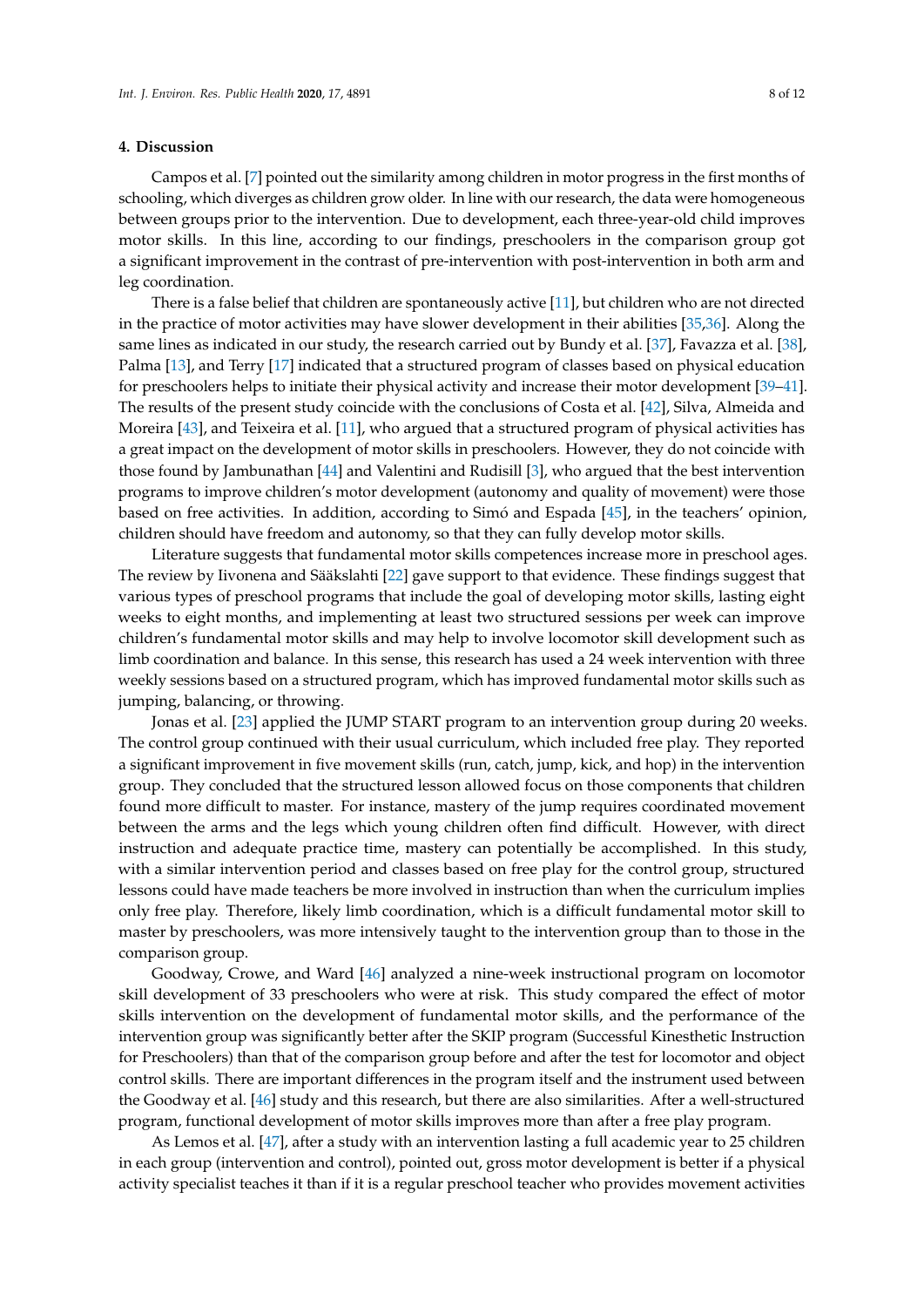education. Thus, specialists should teach a preschool motor program or a preschool teacher should be trained on this area because structured practice and appropriate instruction are crucial in promoting gross motor development, especially skills such as limb coordination and balance [\[18\]](#page-10-1).

Although the scale provided by the MSCA on leg coordination and arm coordination has been taken as a reference in this study, both scales include a good number of fundamental motor skills such as balance, jump, or bounce. Actually, the structured program has been better than the free game in the development of tasks such as walking, static balance, dynamic balance, and jump in regards to the mastery of leg coordination; and it has also been better at bouncing, catching, and throwing in terms of arm coordination. All of them are complex activities for children from three to four years old. More structured activities should be incorporated into the preschoolers' curriculum instead of free play sessions to promote preschool motor development.

There are many obstacles for preschool centers to offer good gross motor skills development programs. First, preschoolers need adequate equipment for their age and body size. Second, sufficient play space is required for movement activities. Not all educational centers have adequate space to have an intervention environment. Third, early childhood teachers may not be trained to implement the best movement skill program.

From the research point of view, it is important to continue determining the most effective characteristics of motor skills procedures (i.e., minutes of instructional time, instructional approaches) to shape policy recommendations and study plans. Structured movement programs in early childhood settings are a better educative intervention to facilitate motor development than free play. In addition, training in coordination increases intelligence quotient [\[48\]](#page-11-7).

These findings should be taken with caution due to a number of limitations. The first limitation of this study is that the sample is not representative and therefore data are not generalizable. As a pilot study, data serve as a starting point for other investigations with a larger number of participants. Other limitations of this study include the difficulty of applying the MSCA motor scale. Kron and Traxler [\[49\]](#page-11-8) and Eiser [\[50\]](#page-11-9) presented evaluations about the scarcity of studies that refer to the discrimination of different subtests by age and sex. Similarly, Cortadellas [\[29\]](#page-10-12) stated that, in general, studies on the McCarthy instrument refer to scales, or some refer to subtests, but in no case does an analysis refer to the discriminative value of the items. On the other hand, in the review carried out by Scheuer, Herrmann, and Bund [\[51\]](#page-11-10) on the use of instruments to assess gross psychomotricity in infant and primary education, only three scales were detected for children of the same ages used this study. The MoTB (Motor Test Battery 3-7) was used by Krombholz [\[52\]](#page-11-11) in children aged from three to seven years old, the TGMD-2 (Test of Gross Motor Development-2nd Edition) was used by Ulrich [\[53\]](#page-11-12) in children aged from three to eleven years old, and the PDMS-2 (Peabody Developmental Motor Scale) was used by Folio and Fewell [\[54\]](#page-11-13) for children aged from birth to seven years old. However, more validation studies are needed to improve the psychometric quality of the existing instruments, especially in an educational context. Longer longitudinal studies are also necessary to discriminate the benefits of both pedagogical methods [\[51\]](#page-11-10). Furthermore, due to the sample size and the design of the intervention, several teachers have intervened, however, teachers' fidelity has not been studied. Finally, the value of the effect size in the post-intervention measures indicates that we should take these data with caution.

#### **5. Conclusions**

This study's findings support the limited literature suggesting that directed motor skill instruction has a positive impact on fundamental motor skill development.

The results of this study indicate the supremacy of the directed movement program over the free play program on fundamental motor skills development such as leg and arm coordination. According to our findings, increasing the presence of psychomotor intervention based on structured sessions versus free play in preschool is recommended to better develop limb coordination. Therefore, more and better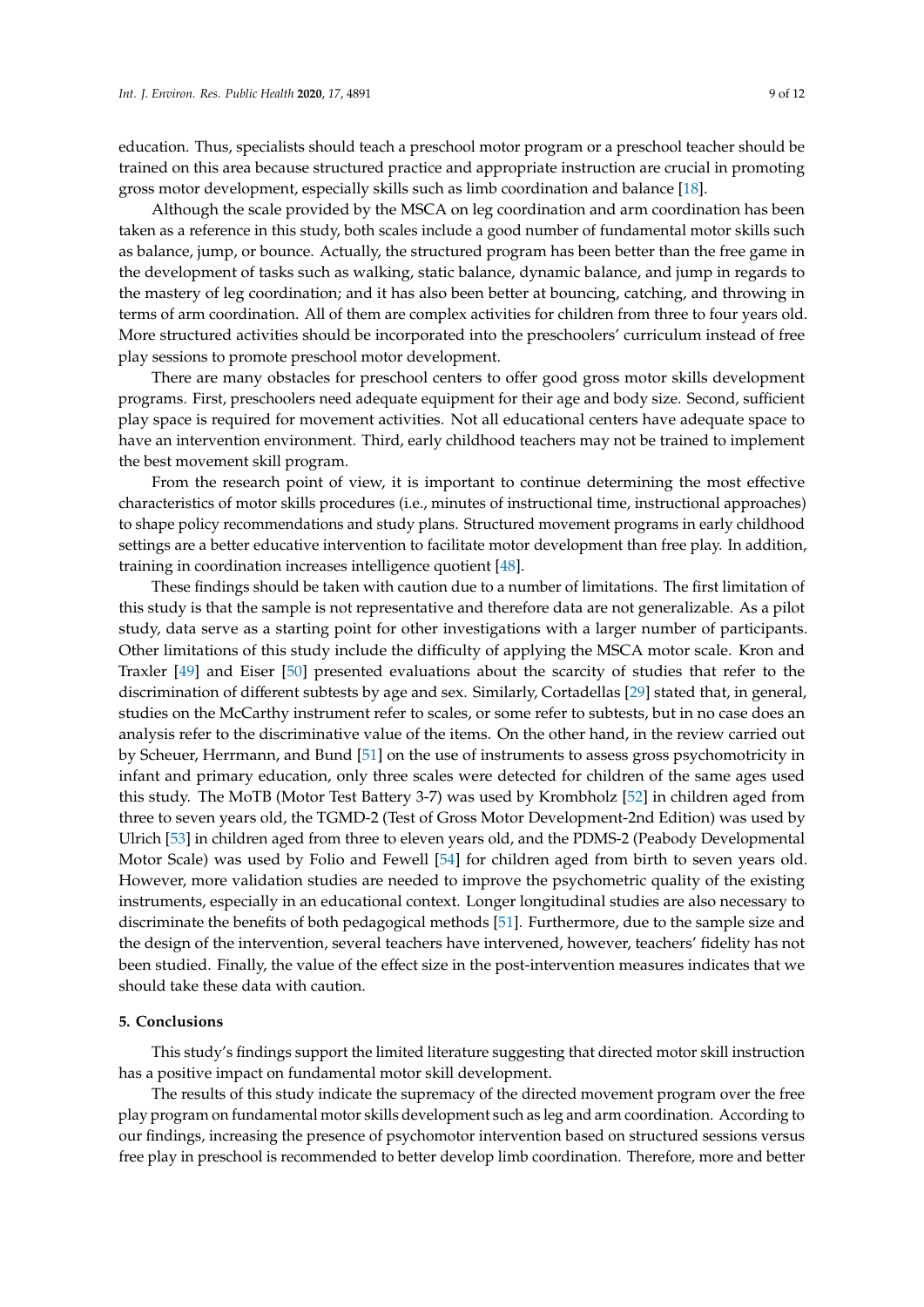training should be given to teachers of infants in physical activity in order to optimize the development of their preschool-aged students.

**Author Contributions:** Conceptualization, C.R.-E. and J.T.A.; methodology, C.R.E., J.T.A. and I.M.; software, Á.M.; validation I.M. and Á.M.; formal analysis, I.M.; investigation, C.R.-E. and J.T.A.; resources, J.T.A. and I.M.; data curation, J.T.A.; writing—original draft preparation, C.R.-E.; writing—review and editing I.M. and Á.M.; visualization, Á.M.; supervision, C.R.-E.; project administration, J.T.A. All authors have read and agreed to the published version of the manuscript.

**Funding:** This research received no external funding.

**Conflicts of Interest:** The authors declare no conflict of interest.

## **References**

- <span id="page-9-0"></span>1. Gagen, L.M.; Getchell, N. Using 'Constraints' to Design Developmentally Appropriate Movement Activities for Early Childhood Education. *J. Fam. Econ. Issues* **2006**, *34*, 227–232. [\[CrossRef\]](http://dx.doi.org/10.1007/s10643-006-0135-6)
- <span id="page-9-1"></span>2. Clark, J.E. From the Beginning: A Developmental Perspective on Movement and Mobility. *Quest* **2005**, *57*, 37–45. [\[CrossRef\]](http://dx.doi.org/10.1080/00336297.2005.10491841)
- <span id="page-9-2"></span>3. Valentini, N.C.; Rudisill, M.E. An Inclusive Mastery Climate Intervention and the Motor Skill Development of Children with and Without Disabilities. *Adapt. Phys. Act. Q.* **2004**, *21*, 330–347. [\[CrossRef\]](http://dx.doi.org/10.1123/apaq.21.4.330)
- <span id="page-9-3"></span>4. Robinson, L.E.; Goodway, J.D. Instructional Climates in Preschool Children Who Are At-Risk. Part I: Object-Control Skill Development. *Res. Q. Exerc. Sport* **2009**, *80*, 533–542. [\[CrossRef\]](http://dx.doi.org/10.1080/02701367.2009.10599591) [\[PubMed\]](http://www.ncbi.nlm.nih.gov/pubmed/19791639)
- <span id="page-9-4"></span>5. Hraste, M.; De Giorgio, A.; Jelaska, P.M.; Padulo, J.; Granić, I. When mathematics meets physical activity in the school-aged child: The effect of an integrated motor and cognitive approach to learning geometry. *PLoS ONE* **2018**, *13*, e0196024. [\[CrossRef\]](http://dx.doi.org/10.1371/journal.pone.0196024)
- <span id="page-9-5"></span>6. Padulo, J.; Bragazzi, N.L.; De Giorgio, A.; Grgantov, Z.; Prato, S.; Ardigò, L.P. The Effect of Physical Activity on Cognitive Performance in an Italian Elementary School: Insights from a Pilot Study Using Structural Equation Modeling. *Front. Physiol.* **2019**, *10*, 202. [\[CrossRef\]](http://dx.doi.org/10.3389/fphys.2019.00202)
- <span id="page-9-6"></span>7. Campos, D.; Gonçalves, V.M.G.; Guerreiro, M.M.; Santos, D.C.; Goto, M.M.F.; Arias, A.V.; Campos-Zanelli, T.M. Comparison of Motor and Cognitive Performance in Infants During the First Year of Life. *Pediatr. Phys. Ther.* **2012**, *24*, 193–197. [\[CrossRef\]](http://dx.doi.org/10.1097/PEP.0b013e31824d2db7) [\[PubMed\]](http://www.ncbi.nlm.nih.gov/pubmed/22466392)
- <span id="page-9-7"></span>8. Venetsanou, F.; Kambas, A. Environmental Factors Affecting Preschoolers' Motor Development. *J. Fam. Econ. Issues* **2009**, *37*, 319–327. [\[CrossRef\]](http://dx.doi.org/10.1007/s10643-009-0350-z)
- <span id="page-9-8"></span>9. McClenaghan, B.; Gallahue, D. *Movimientos Fundamentales, su Desarrollo y Rehabilitación*; Editorial Medica Panamericana: Mexico City, Mexico, 1998.
- <span id="page-9-9"></span>10. Piek, J.; Dawson, L.; Smith, L.M.; Gasson, N. The role of early fine and gross motor development on later motor and cognitive ability. *Hum. Mov. Sci.* **2008**, *27*, 668–681. [\[CrossRef\]](http://dx.doi.org/10.1016/j.humov.2007.11.002) [\[PubMed\]](http://www.ncbi.nlm.nih.gov/pubmed/18242747)
- <span id="page-9-10"></span>11. Teixeira, H.J.; Abelairas-Gómez, C.; Giráldez, V.A.; Couto, J.M.P.; Barcala-Furelos, R. Influence of a physical education plan on psychomotor development profiles of preschool children. *J. Hum. Sport Exerc.* **2015**, *10*, 126–140. [\[CrossRef\]](http://dx.doi.org/10.14198/jhse.2015.101.11)
- <span id="page-9-11"></span>12. Clark, J.E. On the Problem of Motor Skill Development. *J. Phys. Educ. Recreat. Dance* **2007**, *78*, 39–44. [\[CrossRef\]](http://dx.doi.org/10.1080/07303084.2007.10598023)
- <span id="page-9-12"></span>13. Palma, M.S. O Desenvolvimento de Habilidades Motoras eo Engajamento de Crianças Préescolares em Diferentes Contextos de Jogo [The Development of Motor Skills and Engagement of Preschool Children in Different Contexts Game]. Ph.D. Thesis, University of Minho, Braga, Portugal, 2008.
- <span id="page-9-13"></span>14. Logan, S.W.; Robinson, L.E.; Lucas, W.A.; Wilson, A.E. Getting the fundamentals of movement: A meta-analysis of the effectiveness of motor skill interventions in children. *Child Care Health Dev.* **2011**, *38*, 305–315. [\[CrossRef\]](http://dx.doi.org/10.1111/j.1365-2214.2011.01307.x) [\[PubMed\]](http://www.ncbi.nlm.nih.gov/pubmed/21880055)
- <span id="page-9-14"></span>15. Robinson, L.E.; Webster, E.; Logan, S.W.; Lucas, W.A.; Barber, L.T. Teaching Practices that Promote Motor Skills in Early Childhood Settings. *J. Fam. Econ. Issues* **2011**, *40*, 79–86. [\[CrossRef\]](http://dx.doi.org/10.1007/s10643-011-0496-3)
- <span id="page-9-15"></span>16. Zask, A.; Barnett, L.M.; Rose, L.; O Brooks, L.; Molyneux, M.; Hughes, D.; Adams, J.; Salmon, J. Three year follow-up of an early childhood intervention: Is movement skill sustained? *Int. J. Behav. Nutr. Phys. Act.* **2012**, *9*, 127. [\[CrossRef\]](http://dx.doi.org/10.1186/1479-5868-9-127)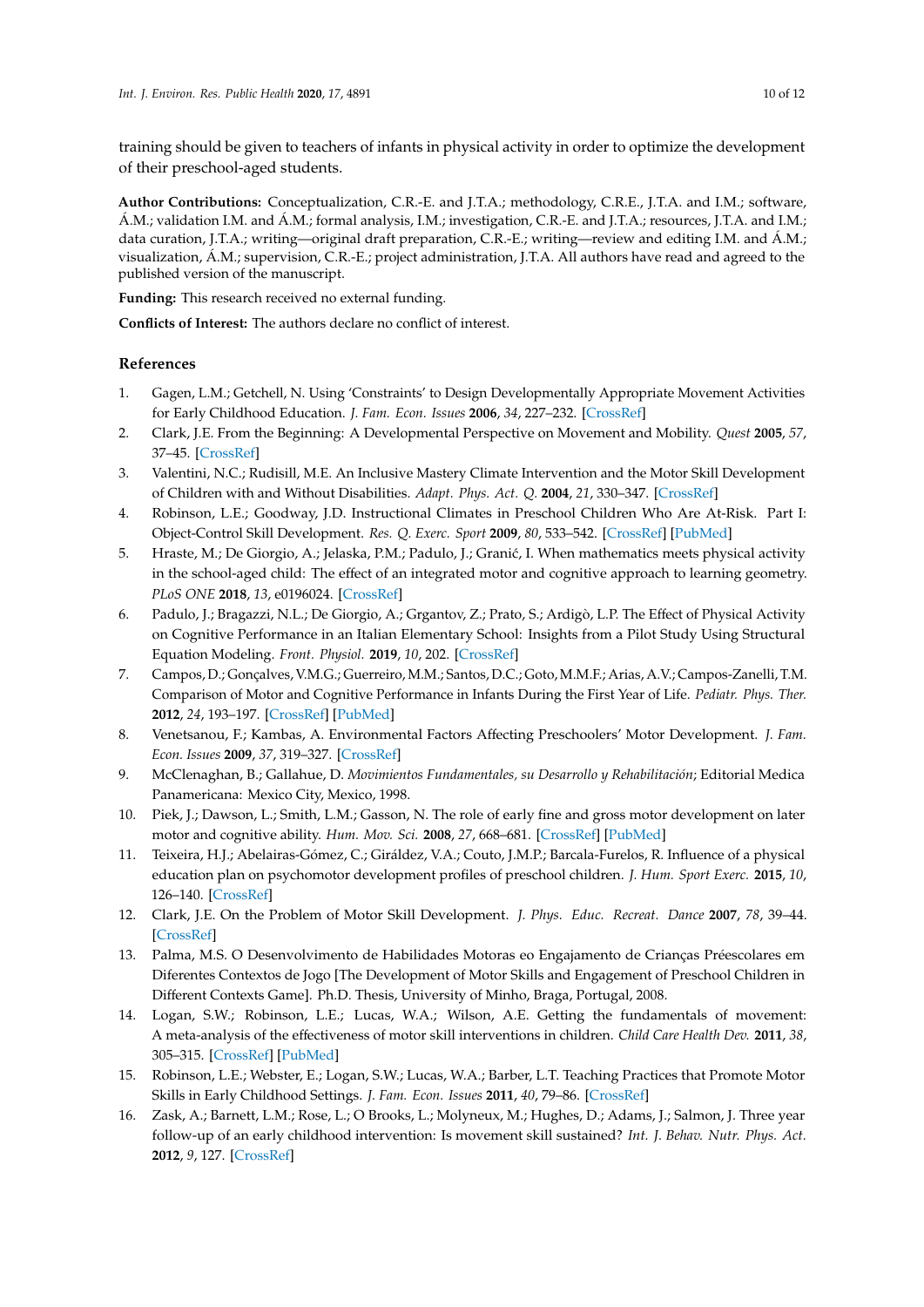- <span id="page-10-0"></span>17. Terry, J. Análisis de la Influencia de la Metodología de la Intervención Psicomotriz sobre el Desarrollo de las Habilidades Motrices en niños de 3 a 4 Años. Ph.D. Thesis, Universidad de Murcia, Murcia, Spain, 2014.
- <span id="page-10-1"></span>18. Fisher, A.; Reilly, J.J.; Kelly, L.A.; Montgomery, C.; Williamson, A.; Paton, J.Y.; Grant, S. Fundamental Movement Skills and Habitual Physical Activity in Young Children. *Med. Sci. Sports Exerc.* **2005**, *37*, 684–688. [\[CrossRef\]](http://dx.doi.org/10.1249/01.MSS.0000159138.48107.7D)
- <span id="page-10-2"></span>19. Giagazoglou, P.; Papadaniil, M.; Dampa, A.; Fotiadou, E. The effects of a movement intervention on motor performance of preschool aged children. *Eur. Phys. J.* **2019**, *11*, 39–49.
- <span id="page-10-3"></span>20. Kambas, A.; Fatouros, Y.; Christoforidis, C.; Venetsanou, F.; Papageorgiou, P.; Giannakidou, D.; Aggeloussis, N. The effects of Psychomotor Intervention, on Visual-Motor Control as a Graphomotor aspect in preschool age. *Eur. Phys. J.* **2010**, *3*, 54–61.
- <span id="page-10-4"></span>21. Zimmer, R.; Christoforidis, C.; Xanthi, P.; Aggeloussis, N.; Kambas, A. The effects of a psychomotor training program on motor proficiency of Greek preschoolers. *Eur. Phys. J.* **2008**, *1*, 3–9.
- <span id="page-10-5"></span>22. Iivonena, S.; Sääkslahti, A.K. Early Child Development and Care: Preschool children's fundamental motor skills: A review of significant determinants. *Early Child Dev. Care* **2014**, *184*, 1107–1126. [\[CrossRef\]](http://dx.doi.org/10.1080/03004430.2013.837897)
- <span id="page-10-6"></span>23. Jones, R.A.; Riethmuller, A.; Hesketh, K.D.; Trezise, J.; Batterham, M.; Okely, A.D. Promoting fundamental movement skill development and physical activity in early childhood settings: A cluster randomized controlled trial. *Pediatr. Exerc. Sci.* **2011**, *23*, 600–615. [\[CrossRef\]](http://dx.doi.org/10.1123/pes.23.4.600)
- <span id="page-10-7"></span>24. Reilly, J.J.; Kelly, L.; Montgomery, C.; Williamson, A.; Fisher, A.; McColl, J.; Conte, R.L.; Paton, J.Y.; Grant, S. Physical activity to prevent obesity in young children: Cluster randomised controlled trial. *BMJ* **2006**, *333*, 1041. [\[CrossRef\]](http://dx.doi.org/10.1136/bmj.38979.623773.55) [\[PubMed\]](http://www.ncbi.nlm.nih.gov/pubmed/17028105)
- <span id="page-10-8"></span>25. Hardy, L.L.; A King, L.; Kelly, B.; Farrell, L.; Howlett, S. Munch and Move: Evaluation of a preschool healthy eating and movement skill program. *Int. J. Behav. Nutr. Phys. Act.* **2010**, *7*, 80. [\[CrossRef\]](http://dx.doi.org/10.1186/1479-5868-7-80) [\[PubMed\]](http://www.ncbi.nlm.nih.gov/pubmed/21047434)
- <span id="page-10-9"></span>26. Deli, E.; Bakle, I.; Zachopoulou, E. implementing intervention movement programs for kindergarten children. *J. Early Child. Res.* **2006**, *4*, 5–18. [\[CrossRef\]](http://dx.doi.org/10.1177/1476718X06059785)
- <span id="page-10-10"></span>27. MacCarthy, D. *Manual for the McCarthy Scales of Children's Abilities*; Psychological Corporation: New York, NY, USA, 1972.
- <span id="page-10-11"></span>28. McCarthy, D.; Pando, A.C.; Fernández, P.S. *MSCA: Escalas McCarthy de Aptitudes y Psicomotricidad Para Niños*; Spanish Adaptation; Tea: Madrid, Spain, 1996.
- <span id="page-10-12"></span>29. Cortadellas, M. Análisis de dificultad de los ítems del McCarthy en función de la edad y del nivel sociocultural. *Psicotema* **1995**, *1*, 61–73.
- <span id="page-10-13"></span>30. Montero, I.; León, G. A guide for naming research studies in Psychology. *Int. J. Clin. Health Psychol.* **2007**, *7*, 847–862.
- <span id="page-10-14"></span>31. Symonds, P.M. Factors influencing test reliability. *J Educ. Psychol.* **1928**, *19*, 73. [\[CrossRef\]](http://dx.doi.org/10.1037/h0071867)
- <span id="page-10-15"></span>32. Corrales, P.; Iglesias, I.; Teresa, S.C. *Dimensión Nubaris. Propuesta Didáctica, Pensar con las Manos*; Edelvives: Zaragoza, Spain, 2011.
- <span id="page-10-16"></span>33. Vaca, M. *Motricidad y Aprendizaje. El Tratamiento Pedagógico del Ámbito Corporal (3-6)*; Graó: Barcelona, Spain, 2008.
- <span id="page-10-17"></span>34. IBM Corp. *IBM SPSS Statistics for Windows, Version 23.0*; IBM Corp: Armonk, NY, USA, 2015.
- <span id="page-10-18"></span>35. Stagnitti, K.; Malakellis, M.; Kenna, R.; Kershaw, B.; Hoare, M.; De Silva-Sanigorski, A. Evaluating the Feasibility, Effectiveness and Acceptability of an Active Play Intervention for Disadvantaged Preschool Children: A Pilot Study. *Australas. J. Early Child.* **2011**, *36*, 66–73. [\[CrossRef\]](http://dx.doi.org/10.1177/183693911103600309)
- <span id="page-10-19"></span>36. Goodway, J.D.; Branta, C.F. Influence of a Motor Skill Intervention on Fundamental Motor Skill Development of Disadvantaged Preschool Children. *Res. Q. Exerc. Sport* **2003**, *74*, 36–46. [\[CrossRef\]](http://dx.doi.org/10.1080/02701367.2003.10609062)
- <span id="page-10-20"></span>37. Bundy, A.; Naughton, G.; Tranter, P.; Wyver, S.; Baur, L.A.; Schiller, W.; E Bauman, A.; Engelen, L.; Ragen, J.; Luckett, T.; et al. The sydney playground project: Popping the bubblewrap—Unleashing the power of play: A cluster randomized controlled trial of a primary school playground-based intervention aiming to increase children's physical activity and social skills. *BMC Public Health* **2011**, *11*, 680. [\[CrossRef\]](http://dx.doi.org/10.1186/1471-2458-11-680)
- <span id="page-10-21"></span>38. Favazza, P.C.; Siperstein, G.N.; Zeisel, S.A.; Odom, S.L.; Sideris, J.H.; Moskowitz, A.L. Young Athletes program: Impact on motor development. *Adapt. Phys. Act. Q.* **2013**, *30*, 235–253. [\[CrossRef\]](http://dx.doi.org/10.1123/apaq.30.3.235)
- <span id="page-10-22"></span>39. Trudeau, F.; Shephard, R.J. Physical education, school physical activity, school sports and academic performance. *Int. J. Behav. Nutr. Phys. Act.* **2008**, *5*, 10. [\[CrossRef\]](http://dx.doi.org/10.1186/1479-5868-5-10) [\[PubMed\]](http://www.ncbi.nlm.nih.gov/pubmed/18298849)
- 40. Sibley, B.A.; Etnier, J.L. The Relationship between Physical Activity and Cognition in Children: A Meta-Analysis. *Pediatr. Exerc. Sci.* **2003**, *15*, 243–256. [\[CrossRef\]](http://dx.doi.org/10.1123/pes.15.3.243)